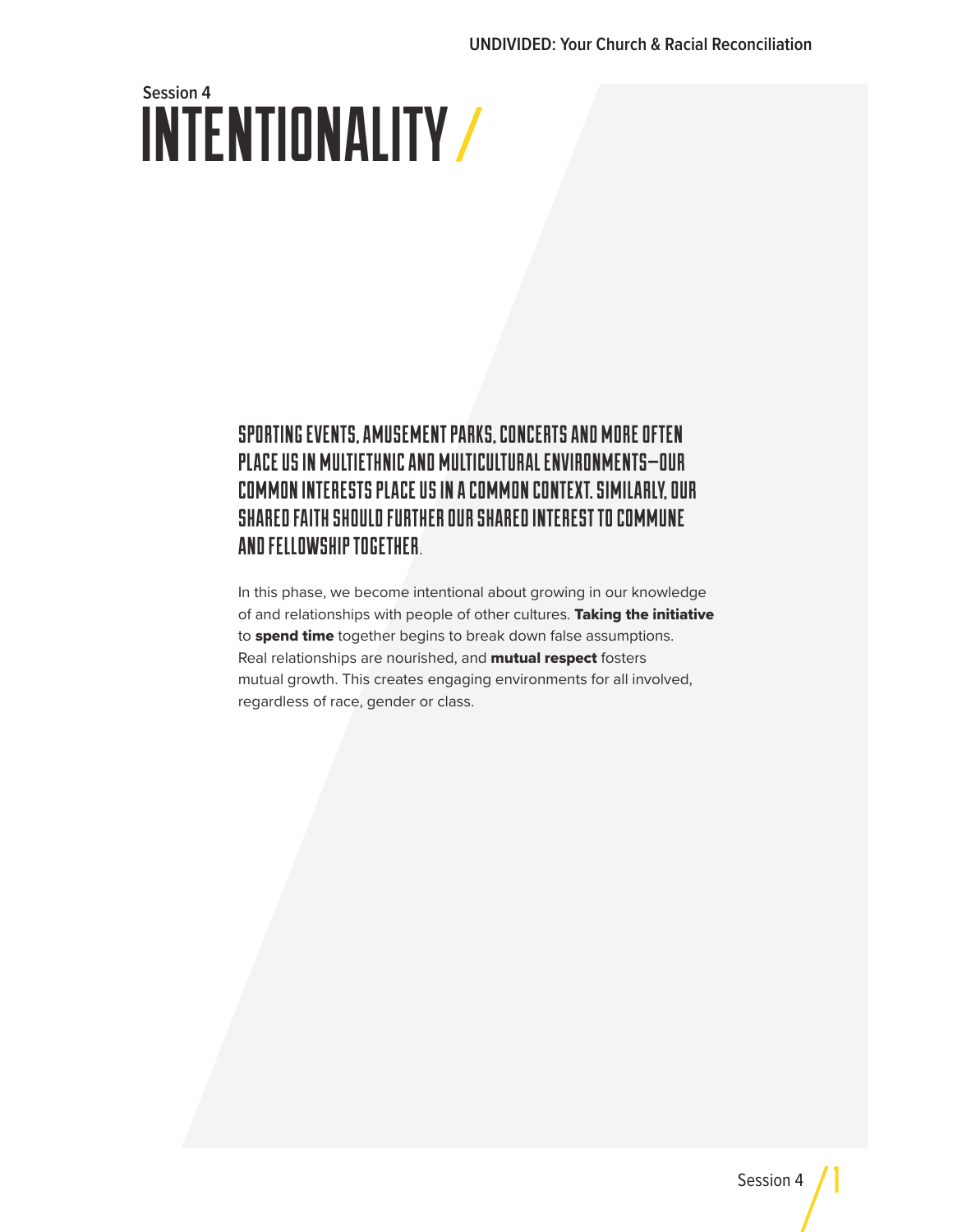## SCRIPTURE READING: ACTS 10:29-43

 $29$  So when I was sent for, I came without objection. I ask then why you sent for me." 30 And Cornelius said, "Four days ago, about this hour, I was praying in my house at the ninth hour, and behold, a man stood before me in bright clothing <sup>31</sup> and said, 'Cornelius, your prayer has been heard and your alms have been remembered before God. 32 Send therefore to Joppa and ask for Simon who is called Peter. He is lodging in the house of Simon, a tanner, by the sea.' 33 So I sent for you at once, and you have been kind enough to come. Now therefore we are all here in the presence of God to hear all that you have been commanded by the Lord."

<sup>34</sup> So Peter opened his mouth and said: "Truly I understand that God shows no partiality, <sup>35</sup> but in every nation anyone who fears him and does what is right is acceptable to him. <sup>36</sup> As for the word that he sent to Israel, preaching good news of peace through Jesus Christ (he is Lord of all), <sup>37</sup> you yourselves know what happened throughout all Judea, beginning from Galilee after the baptism that John proclaimed: <sup>38</sup> how God anointed Jesus of Nazareth with the Holy Spirit and with power. He went about doing good and healing all who were oppressed by the devil, for God was with him. <sup>39</sup> And we are witnesses of all that he did both in the country of the Jews and in Jerusalem. They put him to death by hanging him on a tree,  $40$  but God raised him on the third day and made him to appear, <sup>41</sup> not to all the people but to us who had been chosen by God as witnesses, who ate and drank with him after he rose from the dead. <sup>42</sup> And he commanded us to preach to the people and to testify that he is the one appointed by God to be judge of the living and the dead. 43 To him all the prophets bear witness that everyone who believes in him receives forgiveness of sins through his name."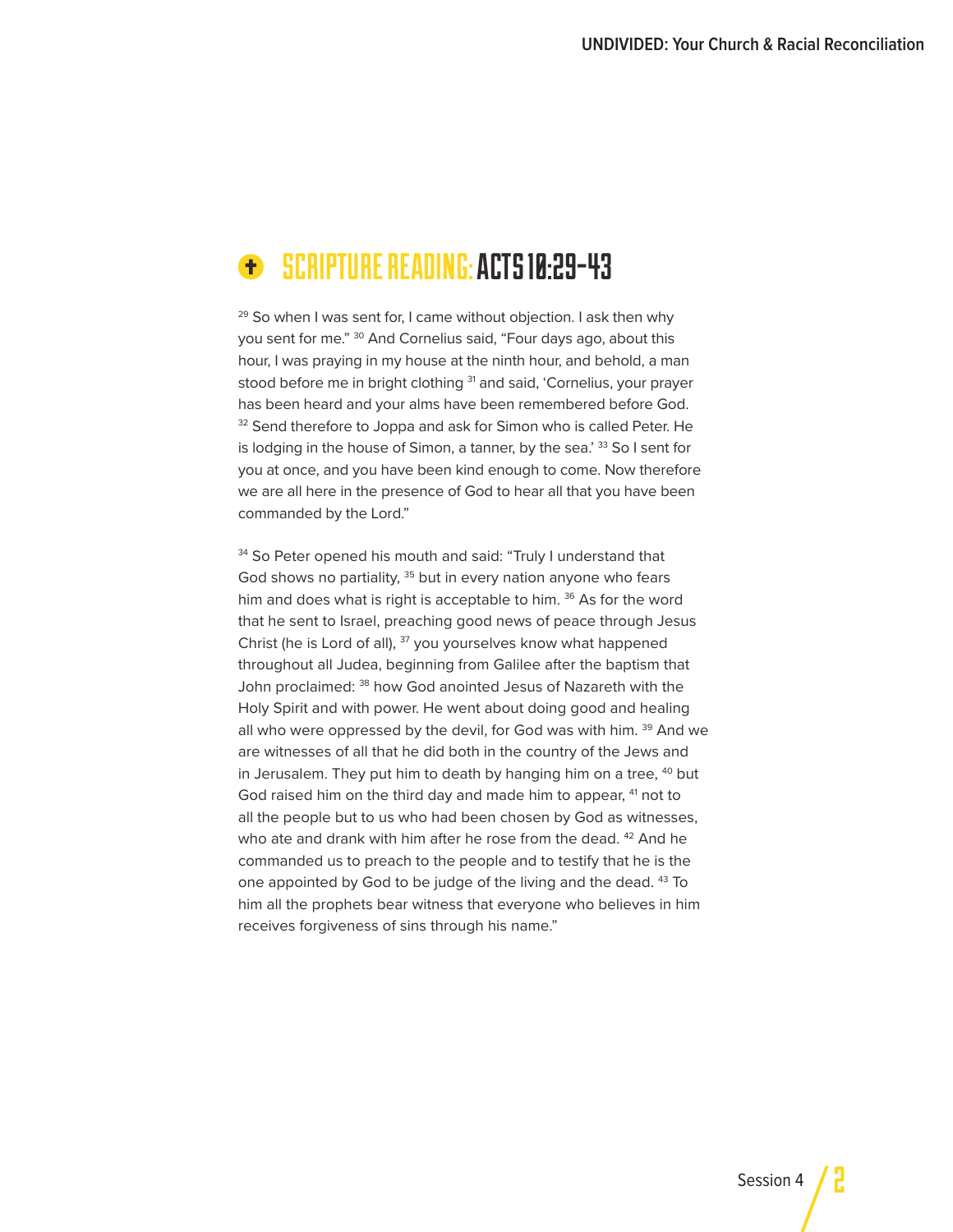#### PETER'S INTENTIONALITY

Peter finally obeyed the Great Commission in its totality by intentionally interacting with Cornelius' household. Notice, Cornelius did not go to Peter; Peter was sent to Cornelius' house. God has commissioned us to go to our neighborhoods and nations, not the other way around.

And this account began in a house, not a church.

#### "DIVERSITY STARTS IN OUR LIVING ROOMS BEFORE IT BEGINS IN OUR CHURCHES."

– Albert Tate

First, the Spirit of God brought Peter's ignorance to light. Second, He made Peter aware of Cornelius' hunger for the gospel, while simultaneously revealing to Peter his own partiality. Peter's words in verse 34, "Truly I understand that God shows no partiality, but in every nation anyone who fears him and does what is acceptable to him."

Notice the first two stages in the Gospel Community Spectrum are highly cognitive, but the final two are extremely practical. It is not enough to say the right things about race; it must be modeled through reconciling action. Peter's intentionality placed him in a position to share with others, not only how Jesus saved him, but how this good news has recently transformed his unhealthy mindset of other ethnicities.